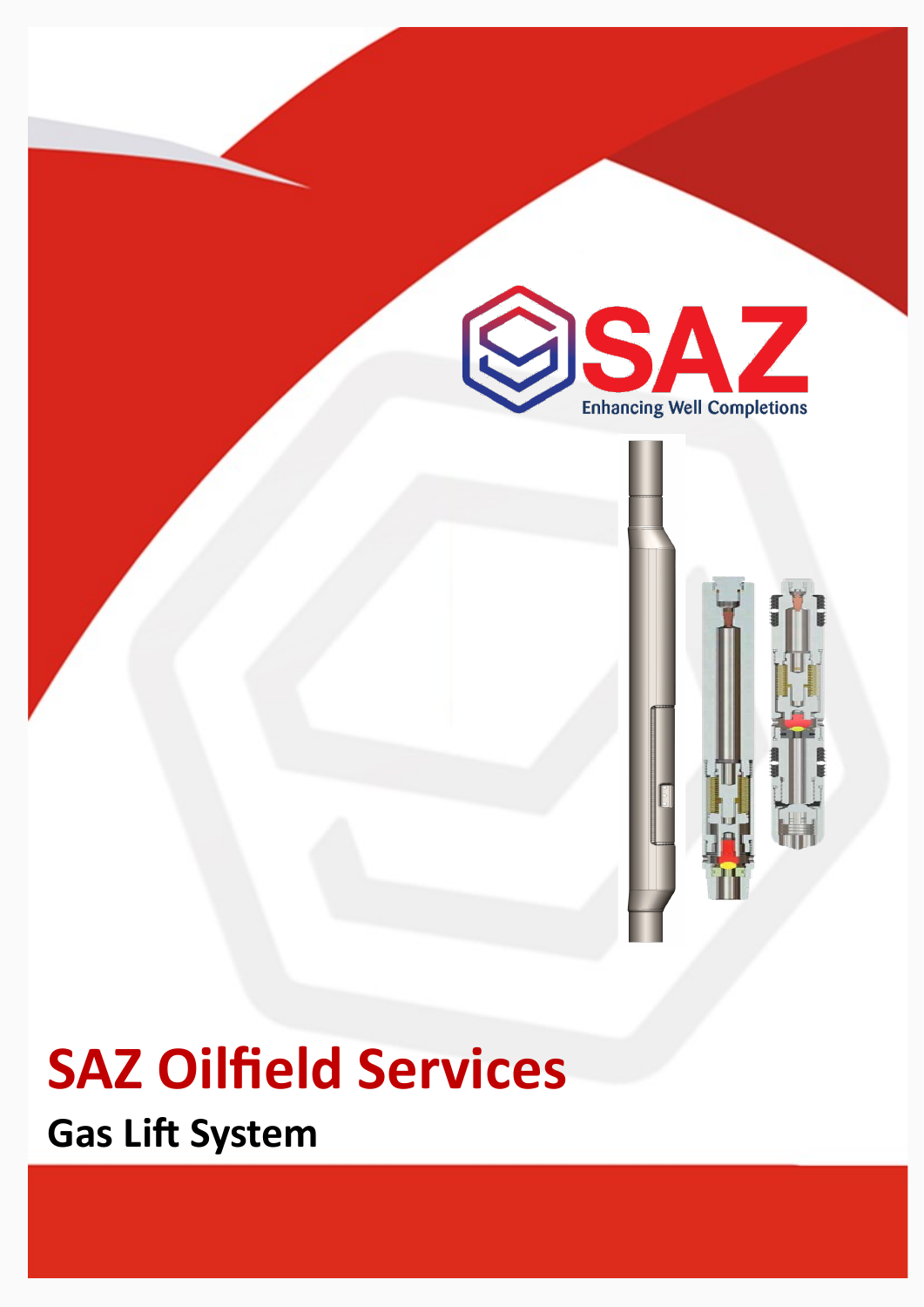# Gas Lift System



**SAZ Oilfield Services** offers a complete portfolio of Gas Lift Valves & Mandrels in different metallurgy and configuration to cater to a wide range of well conditions. Gas Lift is a widely used method of Artificial Lift due to the versatility in its application and cost effectiveness. In terms of production rate range, depth of lift, and suitability over a wide range of well conditions. Ability to change the Gas Lift Valves via simple well intervention, allows operator to optimize production over life of the well. Highly deviated wells, with high formation Gas to Liquid Ratio and solids production are good candidates for Gas Lift.

SAZ provides both conventional & retrievable gas lift system for continuous and intermittent flow conditions. The most common valves are Injection-Pressure-Operated (IPO) and Production-Pressure-Operated (PPO) gas lift valves. We also offer Pilot Operated gas lift valves and Single Point Injection Orifice valves.

**Orion**TM and **Sirius**TM family of gas lift valves and mandrels are based on field proven design and have an extensive track record globally over a wide range of downhole conditions and production scenarios.

**Orion Conventional Gas Lift Valves** and **Tubing Retrievable Mandrels** offer cost effective solution to customers. They are widely used on land wells where workover is frequent and economical.

**Sirius Retrievable Gas Lift Valves** and **Side Pocket Mandrels** provide customer flexibility to deploy various valves type over the life of the well. They are widely used on offshore wells where workover is not cost effective.

**Ursa**TM **Water Injection Valves** and **Side Pocket Mandrels** offer reliable option for customer's Water Flood requirements as these are manufactured with high corrosion resistance materials. Along with valves and mandrels, SAZ Oil offers various accessories such as Dummy Valves, Check Valves, Latches, Running Tools and Pulling Tools.

Our valves and mandrels are manufactured in accordance with API Q1 and are monogrammed with API 19G-1 for Gas Lift Valves and API 19 G-2 for Gas Lift Mandrels.

# **Orion Conventional Valves and Mandrels**

- **Orion GM** Conventional Gas Lift Mandrel
- **Orion GV** Conventional Gas lift Valve (IPO)
- **Orion CI** Conventional Chemical Injection Valve
- **Orion PO** Conventional Pilot Operated Valve
- **Conventional Check Valve**

# **Ursa Water Injection Valves and Mandrels**

- **Ursa IM** Water Flood Injection Mandrel
- **Ursa IV** Water Flood Injection Valve
- **Ursa CV** Water Flood Check Valve

#### **Sirius Retrievable Valves and Mandrels**

- **Sirius GM** Side Pocket Mandrel
- **Sirius GV** Retrievable Gas Lift Valve (IPO)
- **Sirius OV** Retrievable Orifice Valve
- **Sirius PO** Wireline Retrievable Pilot Operated Valve
- **Sirius DV** Retrievable Dummy Valve

#### **Accessories**

- **SBK**, **SRK** Wireline Retrievable Latches
- **SRT** Running Tool
- **SJD** Pulling Tool
- **SKT** Kickover Tool